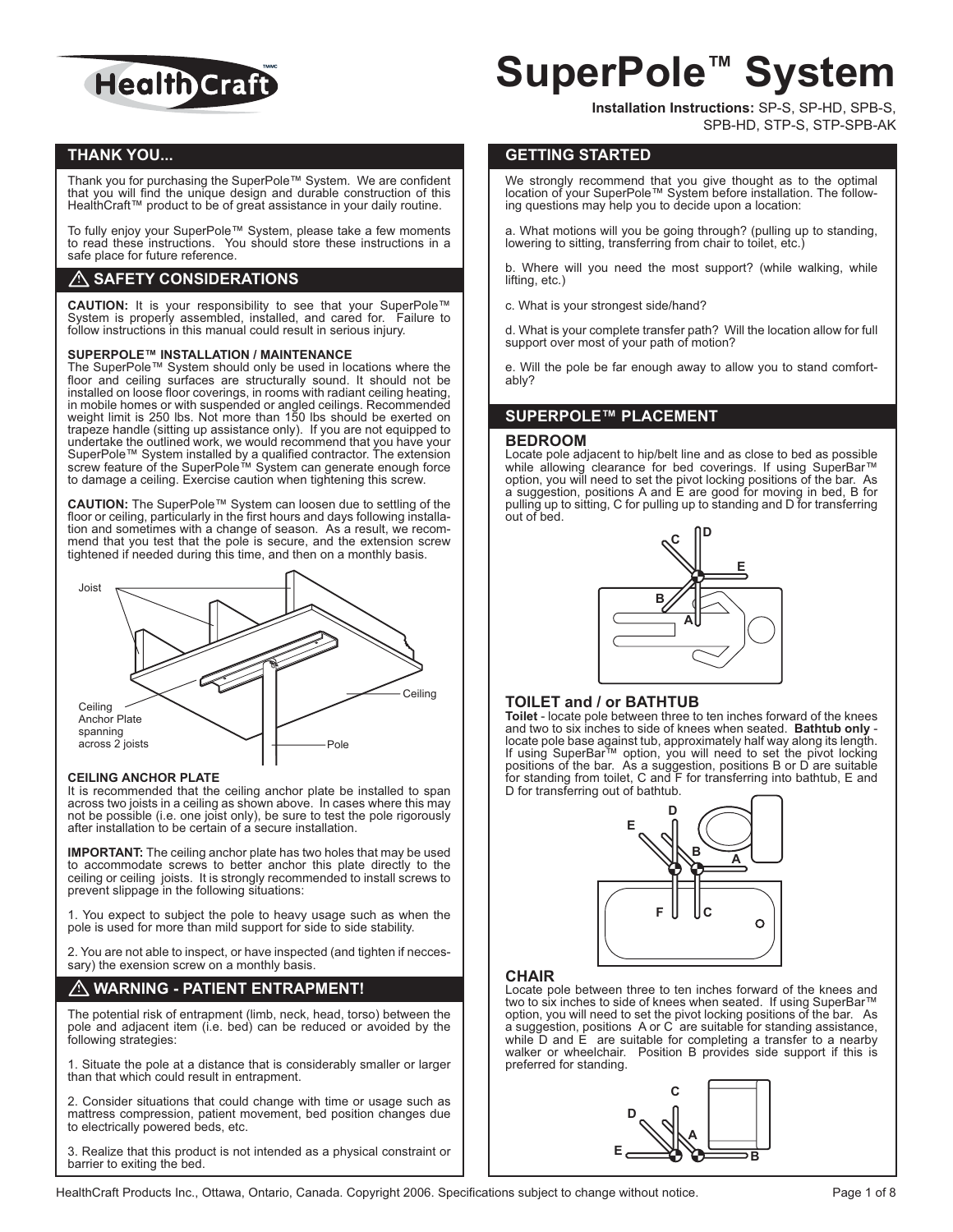



### **FOR SUPERPOLE™ INSTALLATION, CONTINUE BELOW...**

Prior to installing the SuperPole™, we strongly recommend that you first read through these instructions.

#### **SUPERPOLE™ PREPARATION**

**A1.** Unpack the ceiling anchor plate (1) from the rectangular box, and the pole assembly (2) from the cardboard tube (remove staples to avoid scratching the paint on the pole). Remove the clevis pin (3) from the pole receptacle in the center of the ceiling anchor plate.

**A2.** Slide the top end of the pole (2) onto the receptacle of the ceiling anchor plate (1) as shown in **Figure 1**. Align the locking pin holes of the pole and the receptacle. Insert the clevis pin (3) removed in step A1, and secure with nylon washer (4) and hitch pin (5).

**A3.** Raising the Pole. Place the circular base (7) on the floor at the intended location of the SuperPole™ as shown in **Figure 2**. The SuperPole™ is most easily raised by holding the pole up at an angle, inserting the stem on the bottom of the extension screw (8) into the hole on the circular base (7), and then pivoting the pole up above the base plate as shown in **Figure 3.** 

**HINT** - to prepare, set the extension screw (8) such that the distance from the top of the ceiling anchor plate (1) to the bottom of the extension screw is about two inches less than the actual floor to ceiling height. You may need to unscrew the jam nut (9) downward to allow the extension screw to rotate.

**A4.** Set the SuperPole™ to a true vertical position. This may be facilitated using a construction level, plumb bob, or by visually comparing the pole with other vertical line features in the room such as wall corners, etc.

**HINT** - It is easier to swing the pole up from one of the sides of the ceiling anchor plate as shown in **Figure 3**. If the ceiling anchor plate hits the ceiling prior to reaching vertical you will need to shorten the length of the extension screw.

#### **SUPERPOLE™ INSTALLATION**

**A5.** While the cover sleeve (6) is held up, insert a bar such as the shaft of a screwdriver, through the drive hole at the bottom of the extension screw. Turn the extension screw (clockwise) as shown in step 1 of **Figure 4** to make the ceiling anchor plate contact the ceiling.

**IMPORTANT** - The ceiling anchor plate must be made to contact the ceiling squarely. This can be facilitated by having a second person hold the pole exactly vertical while turning the extension screw. Continue turning the extension screw until the anchor plate contacts the ceiling squarely. From this point continue to turn the extension screw approximately two to five turns until the SuperPole™ is secure and ready for testing in step A6.

#### **TESTING INSTALLATION**

**A6.** Test the SuperPole™ by firmly holding onto the pole at mid-height and rigorously attempting to force the pole from side to side. Use considerable body weight momentum to conduct an aggressive test. If either the base, or the ceiling anchor plate appear to slide or shift, tighten the extension screw one more turn and repeat the test until the pole will not move during this test.

### **EXTENSION SCREW**

**A7. IMPORTANT** - Lock extension screw after installing pole by turning jam nut (9) up until touching the bottom of the pole, then, simultaneously turning jam nut (9) and extension screw (8) backwards until jammed tight as shown in steps 2 & 3 of **Figure 4**. When finally tight, remove the turning rod, slide the cover sleeve down to cover the extension screw.

Your SuperPole™ is now installed.







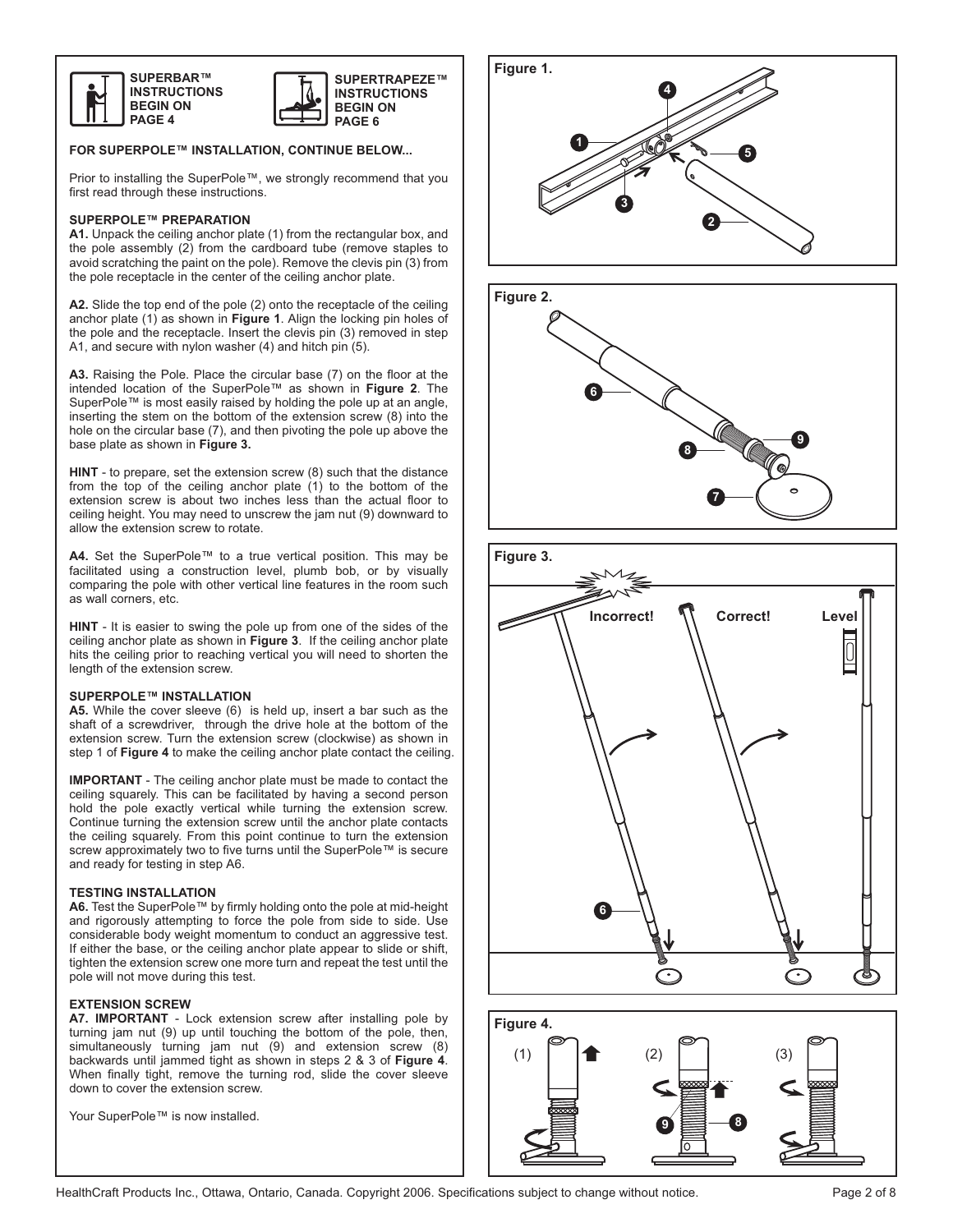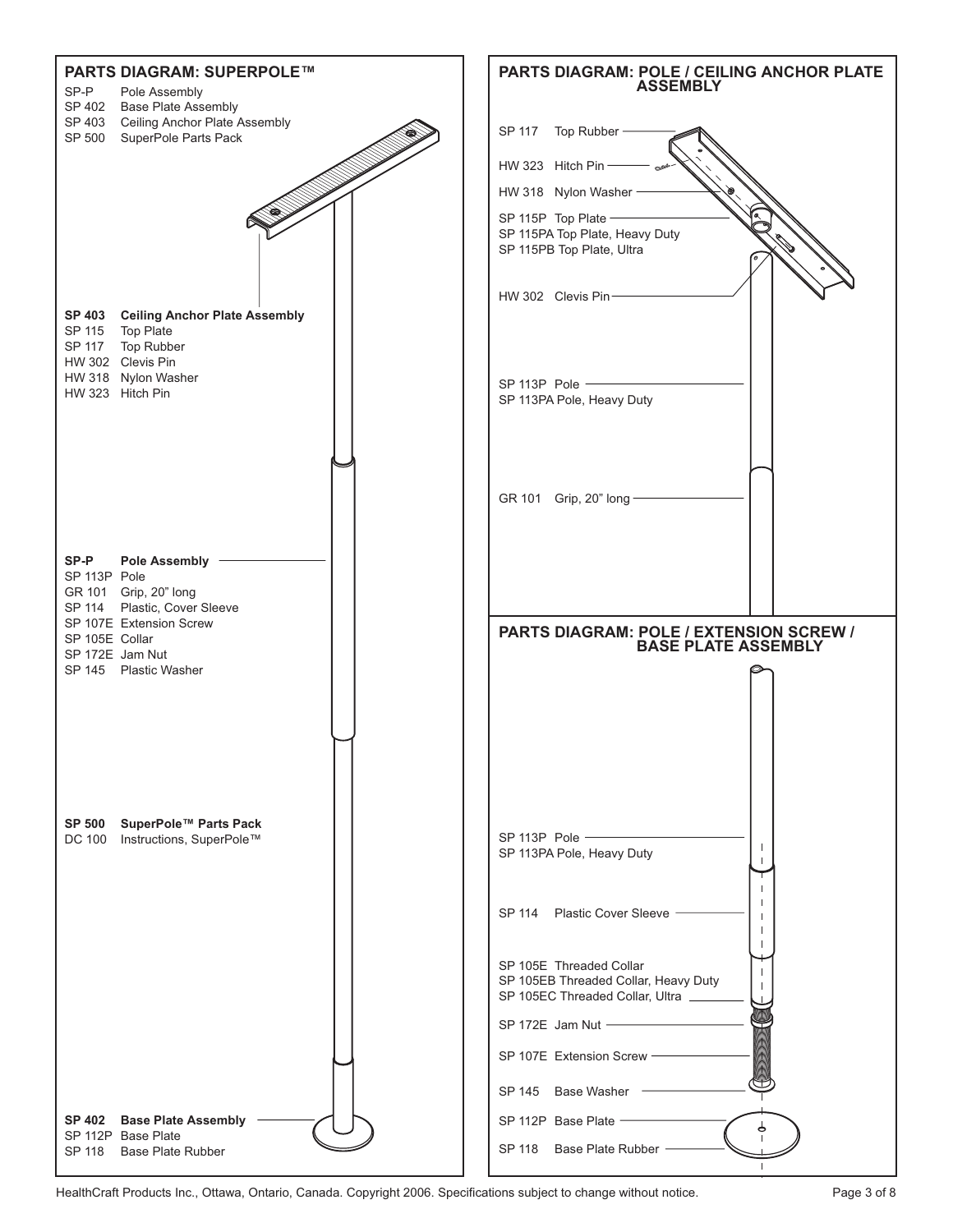

# **SUPERBAR™ INSTRUCTIONS**

Prior to installing the SuperPole™ with SuperBar™, we recommend that you first read through these instructions.

#### **SUPERPOLE™ PREPARATION**

**B1.** See steps A1 and A2 on page 2. Complete these instructions and then continue with step B2.

# **SUPERBAR™ PREPARATION**

**B2.** Unpack the SuperBar<sup>™</sup> hand rail unit (10). Using the small hex key wrench (11) and countersunk screw (12), attach one white plastic pivot bushing (13) to top side of the SuperBar™ hand rail unit as shown in **Figure 5**. Set aside the other plastic pivot bushing and screw. Remove the cover sleeve (6) from the pole assembly (2).

**B3.** Slide the SuperBar™ hand rail unit (10) onto the pole assembly (2) as shown in **Figure 6** (side with attached pivot bushing to go on first). Slide it on as straight as possible to avoid scratching the pole.

**B4.** Unpack and slide the grooved collar (14) onto the pole (2) as shown in **Figure 6**. Gently slide the collar up the pole to avoid scratching the pole. Next slide the other white plastic pivot bushing (13) and the cover sleeve (6) (removed in step B2) up the pole (2).

**IMPORTANT**- The next step is to fix the grooved collar (14) to the pole (2). The position of the grooved collar determines the height of the bar and the rotational locking position of the bar.

**1. Height of Hand Rail** - The height at which you fix the grooved collar determines the height of the SuperBar™ hand rail unit (10). Consider the optimal height of the bar from sitting and standing positions. The height of the bar will change as the pole is installed (dependant on the difference in height between the ceiling and the pole - see **Figure 7**).

**2. Rotational Locking Position** - Each of the grooves correspond to a rotational locking position of the hand rail unit (refer to **Figure 8**). You will want to fix the grooves to have the hand rail lock in the most advantageous positions for your assistance as discussed on page 1 ("Getting Started").

#### **Alternate Installation Option**

Steps **B5** and **B6** can be completed after the pole has been raised in place (steps **A3** to **A7** on page 2) to better determine optimal height and locking positions of the SuperBar™. You may also install just one set screw to test a height/angle setting of the SuperBar™.

#### **BE CERTAIN THAT THE GROOVED COLLAR IS AT THE CORRECT HEIGHT AND ORIENTATION BEFORE PROCEEDING.**

#### **SUPERBAR™ INSTALLATION**

**B5.** Once the grooved collar (14) has been set to its desired location, fasten the grooved collar to the pole (2) by installing and tightening the three set screws (15) with the larger hex key wrench (16). You will need to slide the spring collar (17) upward to gain access to the screw holes. **IMPORTANT - These screws MUST be tightened until the back end of the screw is flush with the collar** or injury may result**.**  By tightening these set screws, the cone points will penetrate the pole for positive engagement, thereby leaving permanent indentations in the pole (refer to **Figure 8**).

**NOTE!** Should you need to change the position of the height/angle setting, we recommend that you change the height by at least one inch. This will avoid set screw indentations from being too close to each other and thereby weakening the pole.

**B6.** Next, slide the spring collar (17) downward on the grooved collar (14) as shown in **Figure 8** to retain set screws (15) while in service. Inspect frequently to ensure screws and collar are tight.

**B7.** Install the remaining white plastic pivot bushing (13) and secure it with the countersunk screw (12) using the small hex key wrench (11).

**B8.** See steps **A3** to **A7** on page 2. Complete these instructions to finish the installation of your SuperPole™ with SuperBar™.

Your SuperPole™ with SuperBar™ is now installed.







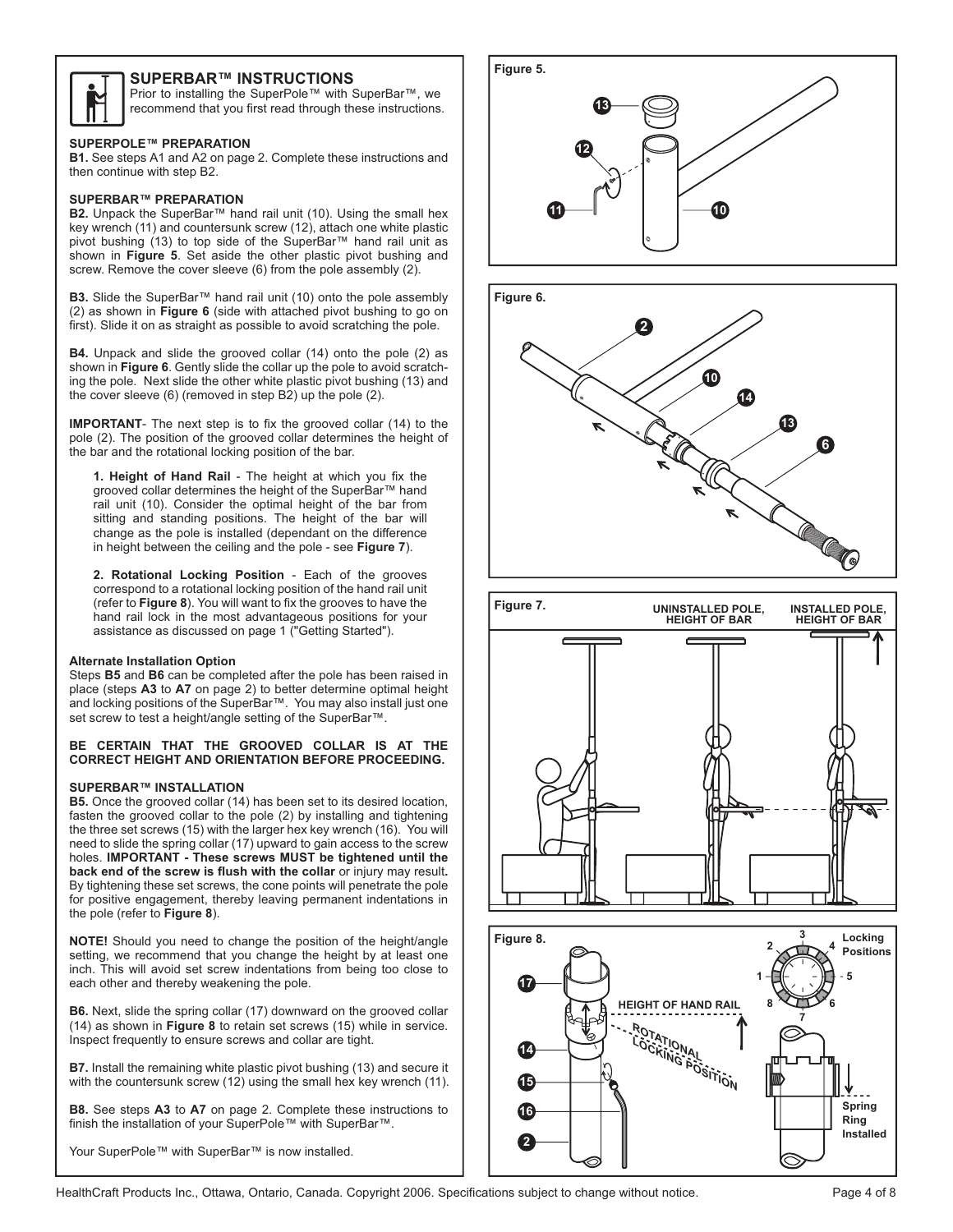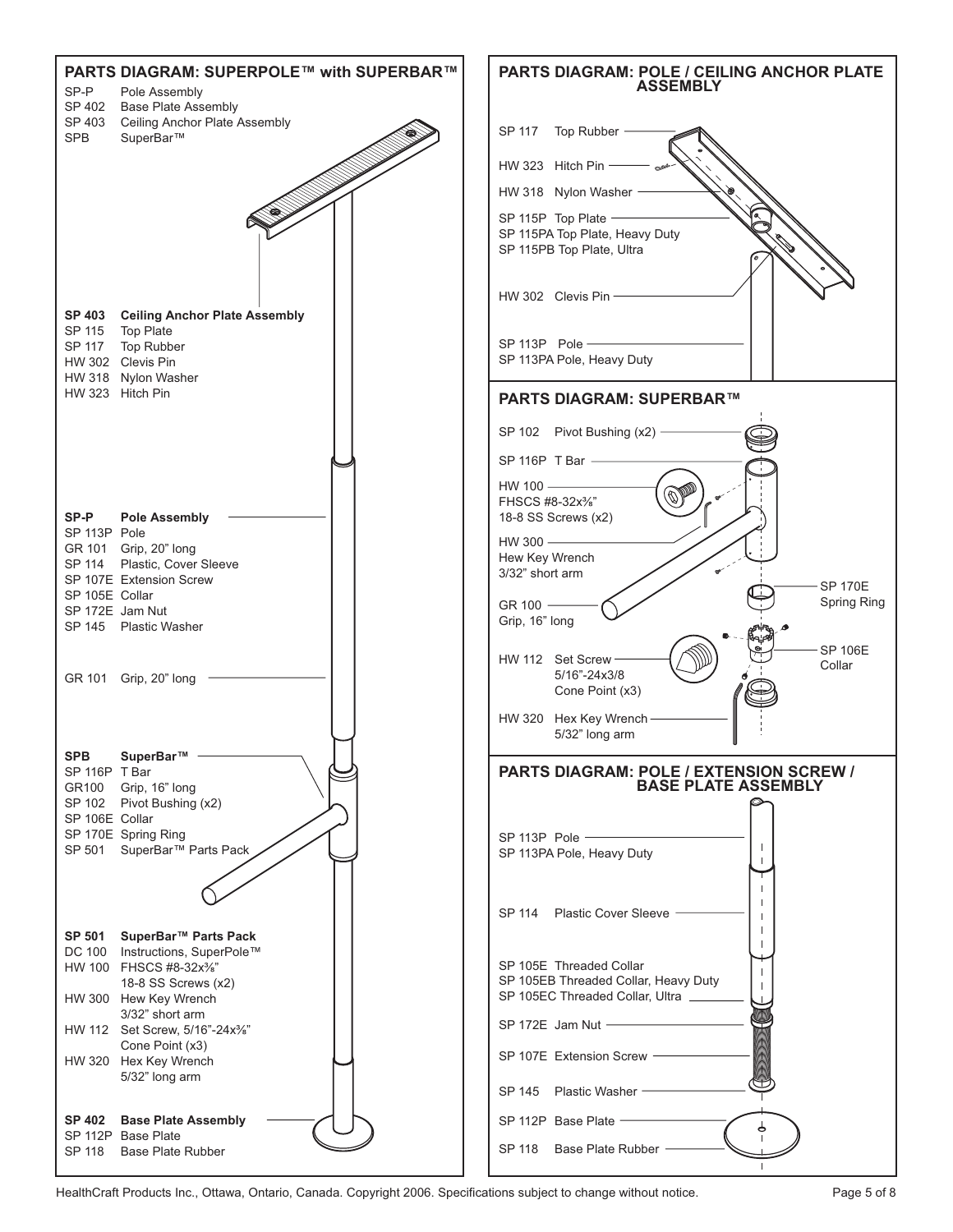

# **SUPERTRAPEZE™ INSTRUCTIONS**

Prior to installing the SuperPole™ with SuperTrapeze™, we recommend that you first read these instructions.

### **SUPERPOLE™ PREPARATION**

**C1.** See step A1 on page 2. Complete these instructions and then continue with step **C2.**

# **SUPERTRAPEZE™ PREPARATION**

**C2.** Unpack the support arm (20) from the rectangular box. Slide support arm (20) onto the top end of the pole (2) such that the strap hook is down as shown in **Figure 9**. Move it gently down the pole until it rests against the top of the grey grip (21).

**C3.** Determine Location of Pole (bedside use) - Refer to **Figure 10**. The actual user of the SuperTrapeze™ should lie down in bed in their normal resting position. The location of the pole alongside the bed is recommended to be directly beside the hip/belt line as shown. Also, it is recommended to situate the pole as close to the side of the bed as possible while leaving enough clearance for the bed coverings.

# **SUPERPOLE™ INSTALLATION**

**C4.** See steps **A2** through **A7** on page 2. These steps will guide you to raise and secure the pole in the location as determined in steps **C3**. Complete these instructions and then continue with step **C5**.

# **SUPERTRAPEZE™ INSTALLATION**

**C5.** Once the pole has been installed beside the bed, hold the trapeze handle under the support arm, such that the upper rail of the handle is closest to the head of the bed as shown in **Figure 10**. Next, open the loop on the end of the trapeze strap (22), rotate the strap 180 degrees, and slide it on to the upper rail of the trapeze handle (23) as shown in **Figure 11**. Slide it past the grip and along the trapeze tube until it reaches the top bend of the trapeze as shown in **Figure 11**.

# **SETTING HEIGHT OF SUPPORT ARM**

**C6.** Using a tape measure, make a small pencil mark on the pole at a suggested height of 84" from the floor as shown in **Figure 10**. Have the actual user lie down in bed in their normal lying position with their hands placed palm down on their thighs. Locate the cone point set screws (25) and allen wrench (24) and have them close at hand. Gently slide the support arm up the pole until the top of the barrel reaches the 84" mark as shown by "Y" in **Figure 10**. Next, swing the support arm so that the strap hangs directly over the palms of the user as shown by "X". Secure the support arm to the pole with one of the set screws (25) and allen wrench (24) as shown in **Figure 12**.

# **SETTING HEIGHT OF TRAPEZE HANDLE**

**C7.** Set the trapeze at an appropriate height by adjusting the length of the strap. This is done by pulling some slack through the cross pieces of the strap buckle and pulling the buckle down to shorten the strap, or sliding it up to lengthen the strap. The trapeze handle is at an appropriate height when ones fingers can comfortably grasp around the bottom rail of the trapeze when lying down in bed as shown by "Z" in **Figure 10.**

# **TESTING THE LOCATION**

**C8.** Have the user gently try the installed location of the trapeze handle and pole. Ensure that the trapeze handle is not too close to allow a comfortable sit up action. Should the trapeze support arm need to be moved, remove the set screw installed in step **C6**, and lift the support arm up by at least one inch and reinstall the screw with the arm at a new angle to avoid the set screw being too close to the previous indent created in the pole by step **C6**.

### **SECURE SUPPORT ARM**

**C9.** Once the trapeze has been confirmed as the correct location, fully install all three set screws. **IMPORTANT** - The set screws should be installed such that the back end of the screw is flush with the outer surface of the support arm or injury may result. Slide the spring collar (26) down over the top of support arm as shown to retain the screws in service.

Your SuperPole™ with SuperTrapeze™ is now installed.







# **Figure 11.**



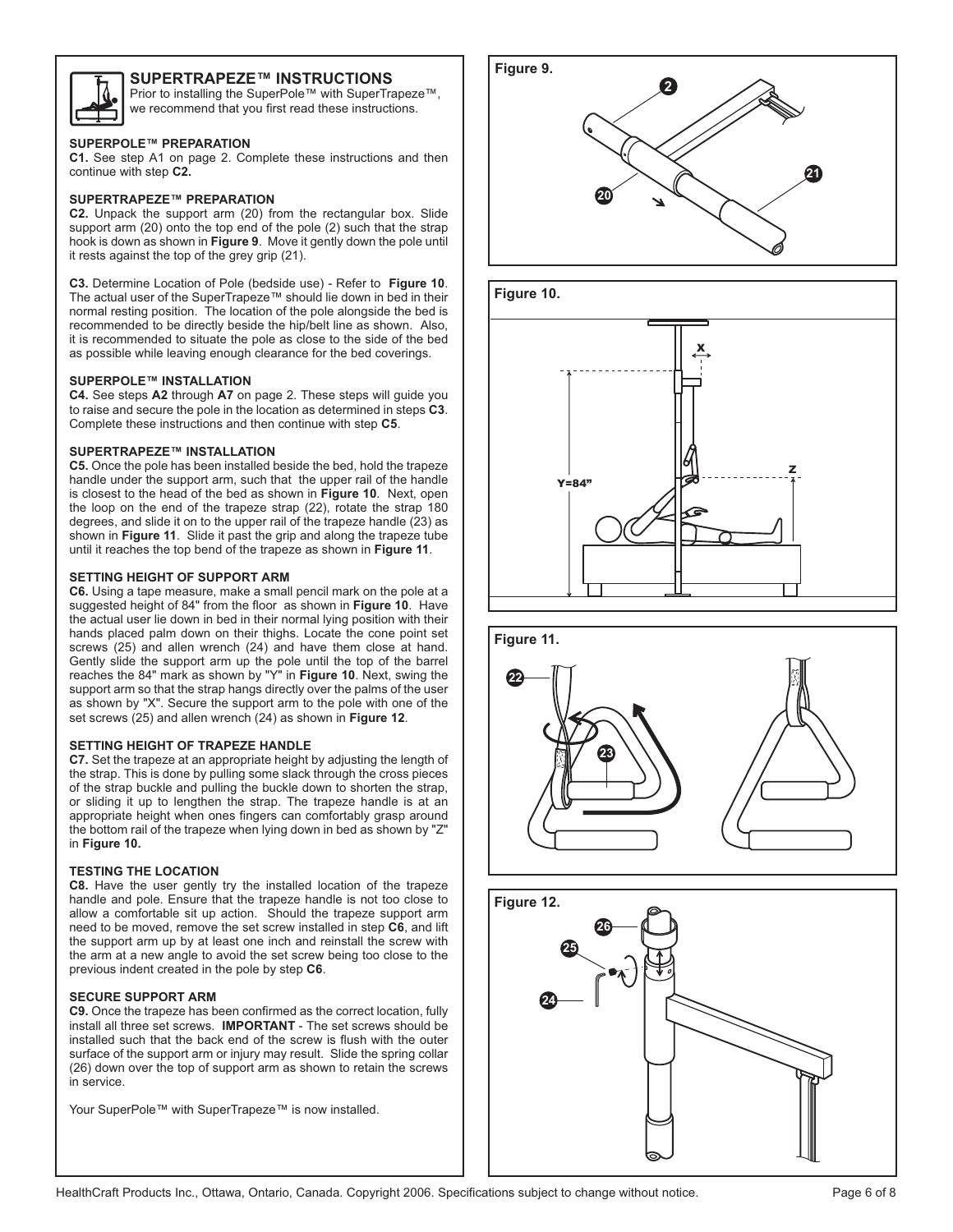